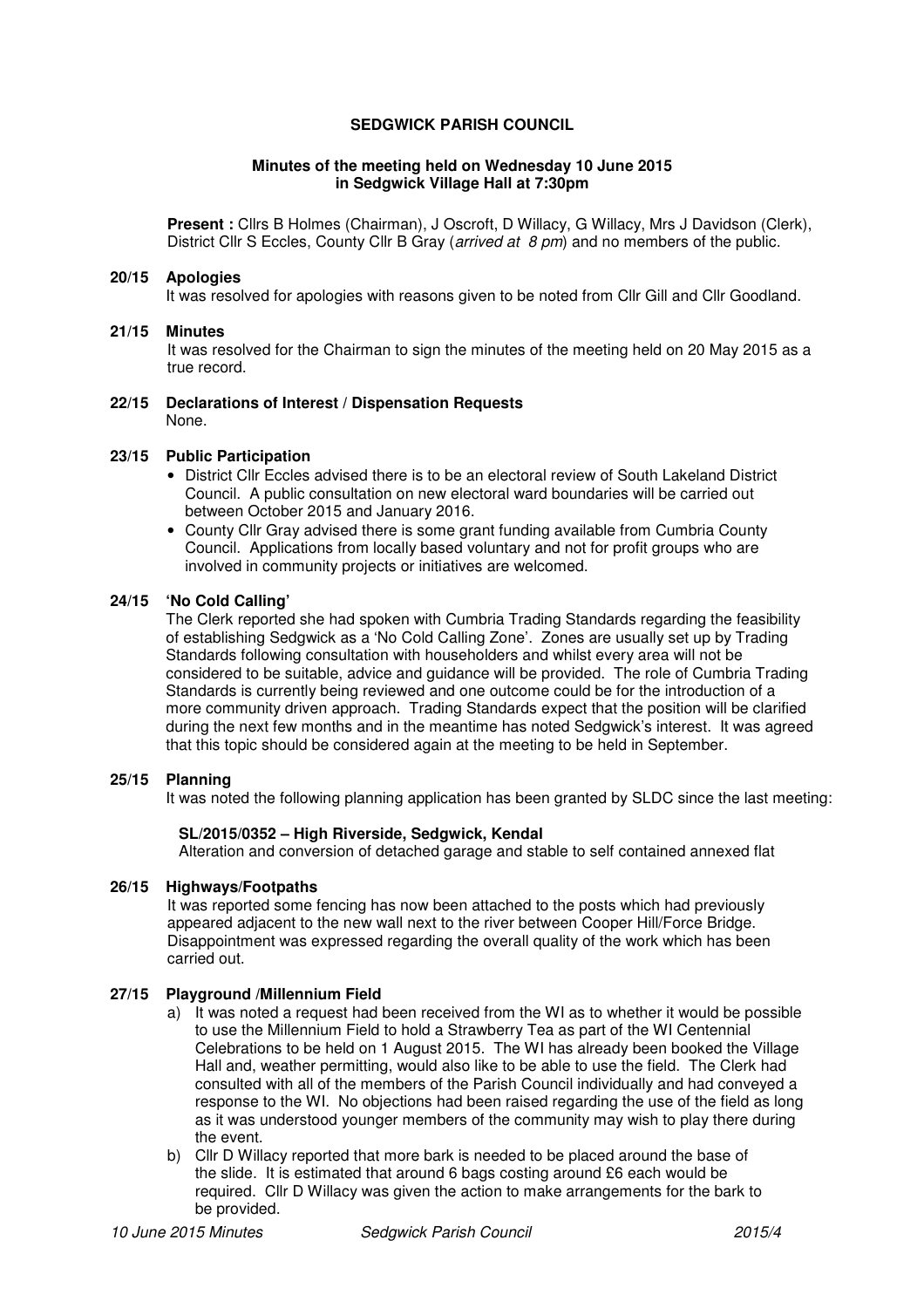- c) Cllr G Willacy reported he had stained the benches and appreciation was conveyed to him for carrying out this task.
- d) It was reported the longer than usual period of time which had elapsed between the last two grass cuts had been understood to be due to a lawnmower fault.

### **28/15 Canal**

a) The following Press Releases from the Lancaster Canal Trust were received and noted :

**21/5/2015 - Lancaster Canal Trust and Canal and River Trust Joint Working**  Party - Organised by Beryl Bowcott of Preston on behalf of Lancaster Canal Trust who recognise that their extensive restoration work on the Northern Reaches at Stainton, near Kendal, is taking volunteer workers away from the Lancaster to Preston section. Said Beryl – 'Many thanks to all who attended our joint working party organised with Canal and River Trust on Wednesday 20th May at Aldcliffe Road in Lancaster. Blessed with sunny weather the team rubbed down and prepared part of the long fence alongside the towpath, did some minor repairs (thanks, Nigel) and then started painting. As the rails were to be painted white and the uprights black there was some competition between the two colour groups'. Well! What colour would you paint the old Black and White canal?

**22/5/2015 –'Move 'em out'** - 'Land and Water' moving out from a job well done dredging the Lancaster Canal Northern Reaches at Crooklands, near Kendal. A spokesman for the Lancaster Canal Trust said the Canal and River Trust have done a fine job for us at the old 'Black and White' Northern Reaches Canal, at Crooklands. It was a pleasure to watch their contractors, Land and Water, and the way they coordinated their massive equipment with such skill, that the wildlife were actually waiting for the food they disturbed. Lancaster Canal Trust Chairman, Richard Trevitt, said 'We are extremely grateful to Canal & River Trust for organising this dredging contract. The 2015 Trail Boat Festival will be all the better for the improved channel and we can run our own trip boat 'Waterwitch' more efficiently to promote the restoration of the Northern Reaches'. The name 'Black and White' was given due to transporting coal from the Wigan coal fields and return with limestone from the Kendal quarries.

- b) The Clerk advised she has contacted Lancaster Canal Trust regarding possible dates for a meeting to discuss the proposed updating of the Sedgwick Canal Management Plan and is still waiting for a reply.
- c) Cllr D Willacy reported that Mr Stoker has had a glass case made for the panoramic sign which is proposed to be placed near to the 'Stoker Seat and is currently exploring ideas for the design with the Sedgwick Art Group.

## **29/15 Sedgwick Village Hall**

Cllr D Willacy had no relevant matters to bring to attention regarding Sedgwick Village Hall.

## **30/15 Finance**

- a) The bank balances as of 30 May were noted.
- b) It was noted the Internal Audit has now been completed and no matters have been raised.
- c) Appreciation was conveyed to District Cllr S. Eccles who has made the offer to award a grant of £250 to be used towards a Parish project to be decided by the Parish Council. It was agreed the funding could be used towards the provision of a new Community Notice Board.
- d) Two quotations, one written and one verbal, for a replacement of the Community Notice Board were received and considered. It was agreed to defer any further decision regarding this project until a third quotation had been received.

# **31/15 Administration**

- a) The resignation of the Clerk with effect from 1 September 2015 was received with regret. The Clerk advised she is relocating to South West England due to her husband's employment and will be sad to leave Sedgwick Parish Council and the community they represent.
- b) The Clerk reported she had received a registration of interest in the vacancy created by her future departure. It was resolved that a Working Group comprising of all members of the Parish Council would be created to explore the suitability of the prospective candidate and a report would be presented at the next meeting of the Parish Council to be held in July.